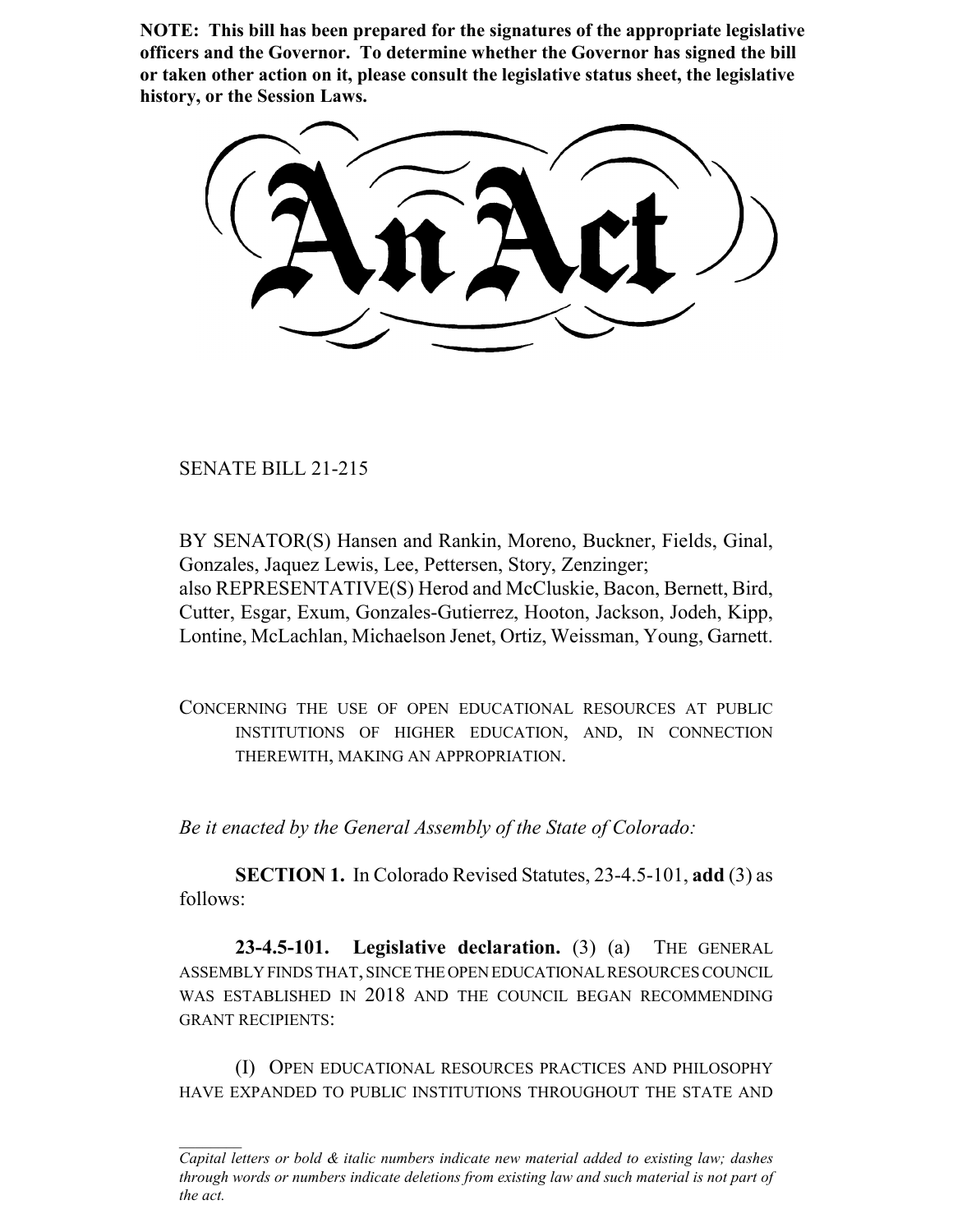EDUCATORS HAVE ADOPTED INNOVATIVE METHODS OF TEACHING AND REINVIGORATING CURRICULA; AND

(II) THE NUMBER OF COURSES THAT USE OPEN EDUCATIONAL RESOURCES HAS SIGNIFICANTLY INCREASED, SAVING STUDENTS ALMOST FOUR MILLION DOLLARS IN TEXTBOOK COSTS, THEREBY IMPROVING STUDENT EQUITY IN HIGHER EDUCATION AND LEADING TO INCREASED STUDENT SUCCESS.

(b) THE GENERAL ASSEMBLY FINDS, THEREFORE, THAT IT IS IN THE BEST INTERESTS OF THE STATE TO CONTINUE AND EXPAND THE OPEN EDUCATIONAL RESOURCES GRANT PROGRAM TO SUPPORT THE CONTINUED CREATION AND USE OF OPEN EDUCATIONAL RESOURCES FOR INDIVIDUAL COURSES AND TO SUPPORT THE CREATION AND REPLICATION OF ZERO-TEXTBOOK-COST DEGREE PROGRAMS.

**SECTION 2.** In Colorado Revised Statutes, 23-4.5-102, **amend** (6); and **add** (8) as follows:

**23-4.5-102. Definitions.** As used in this article 4.5, unless the context otherwise requires:

(6) "Open educational resources" means high-quality teaching, learning, and research resources that reside in the public domain or have been released under an intellectual property license that permits free use or AND repurposing by others. and may include other resources that are legally available and available to students for free or very low cost. Open educational resources may include full courses, course materials, modules, textbooks, faculty-created content, streaming videos, exams, software, and other tools, materials, or techniques used to support access to knowledge.

(8) "ZERO-TEXTBOOK-COST DEGREE PROGRAM" MEANS A POSTSECONDARY CREDENTIAL OR DEGREE PROGRAM THAT DOES NOT REQUIRE A STUDENT TO PAY TEXTBOOK COSTS BUT REQUIRES THE STUDENT TO USE ONLY OPEN EDUCATIONAL RESOURCES OR OTHER RESOURCES THAT ARE ENTIRELY FREE TO THE STUDENT.

**SECTION 3.** In Colorado Revised Statutes, 23-4.5-103, **amend** (4) and  $(5)(e)$  as follows:

## PAGE 2-SENATE BILL 21-215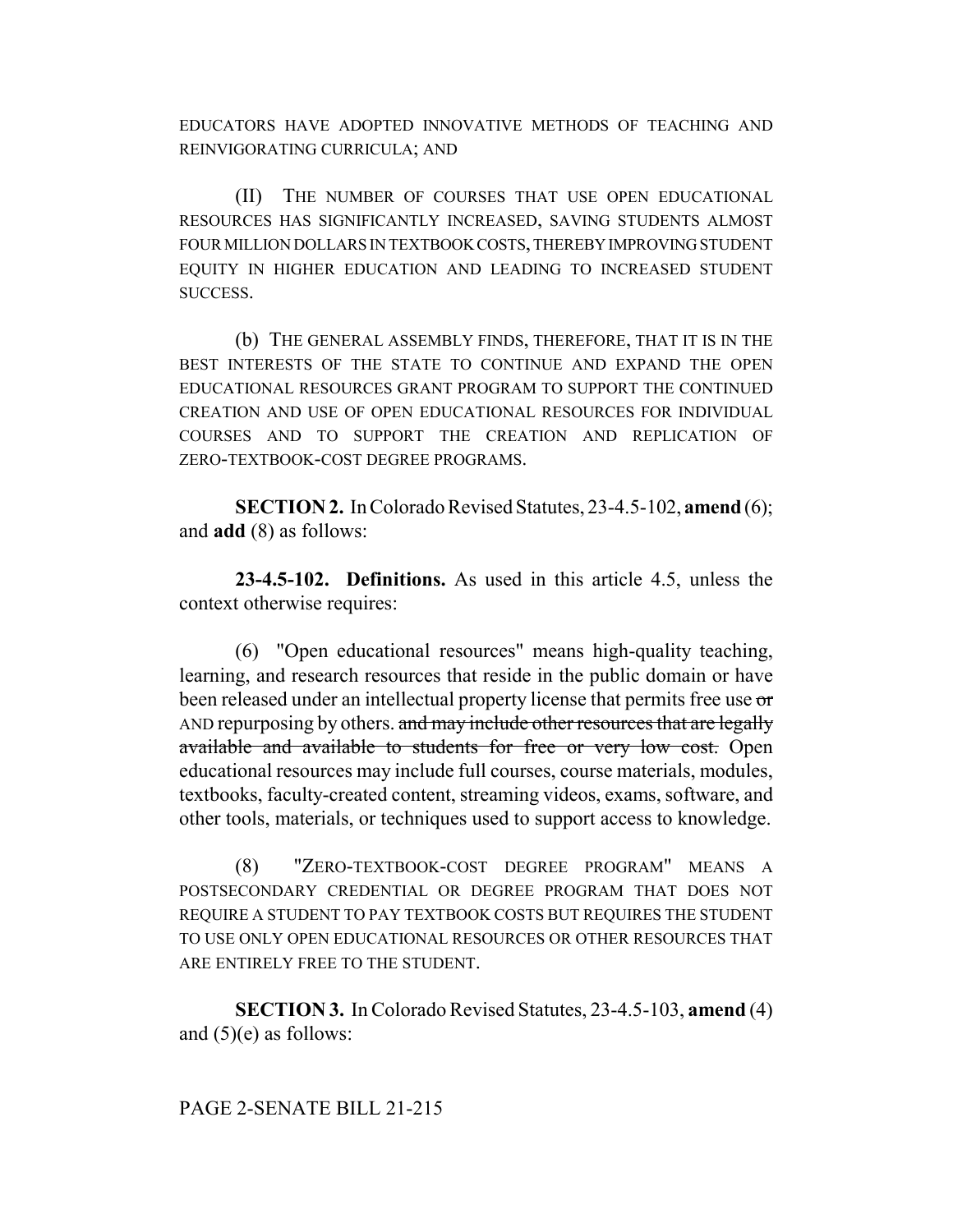**23-4.5-103. Colorado open educational resources council created - duties - report.** (4) The members of the council serve without compensation but may be reimbursed for reasonable and necessary expenses incurred in serving on the council, as determined by the department. The department shall provide staff and resources to support the council in completing its duties and to assist the public institutions of higher education throughout the state in developing and expanding the use of open educational resources. IN EXERCISING ITS DUTIES, THE COUNCIL MAY CONSULT WITH PERSONS WHO REPRESENT INSTITUTIONS OF HIGHER EDUCATION THAT ARE NOT REPRESENTED ON THE COUNCIL AND WITH OTHER PERSONS WHO HAVE EXPERTISE THAT IS HELPFUL TO THE COUNCIL.

(5) The council has the following duties:

(e) To prepare and submit WORK WITH THE DEPARTMENT TO PREPARE an annual report concerning the use of open educational resources at the public institutions of higher education in the state, as described in section 23-4.5-105 SECTION 23-1-134 (4).

**SECTION 4.** In Colorado Revised Statutes, 23-4.5-104, **amend** (1),  $(2)(b)(III)$ ,  $(4)(a)$ , and  $(5)$  as follows:

**23-4.5-104. Open educational resources grant program - created - report.** (1) There is created in the department of higher education the open educational resources grant program to provide funding for public institutions of higher education, faculty, and staff to create and expand the use of open educational resources across institutions around the state. The grant program consists of grants to:

(a) Public institutions of higher education to support creating, adapting, and promoting the use of open educational resources at the institution or on a campus; and

(b) Faculty and staff of public institutions of higher education, individually or in small groups, to support the creating, adapting, and promoting of open educational resources; AND

(c) PUBLIC INSTITUTIONS OF HIGHER EDUCATION TO SUPPORT THE DEVELOPMENT, IMPLEMENTATION, AND REPLICATION OF ZERO-TEXTBOOK-COST DEGREE PROGRAMS.IN RECOMMENDING RECIPIENTS

## PAGE 3-SENATE BILL 21-215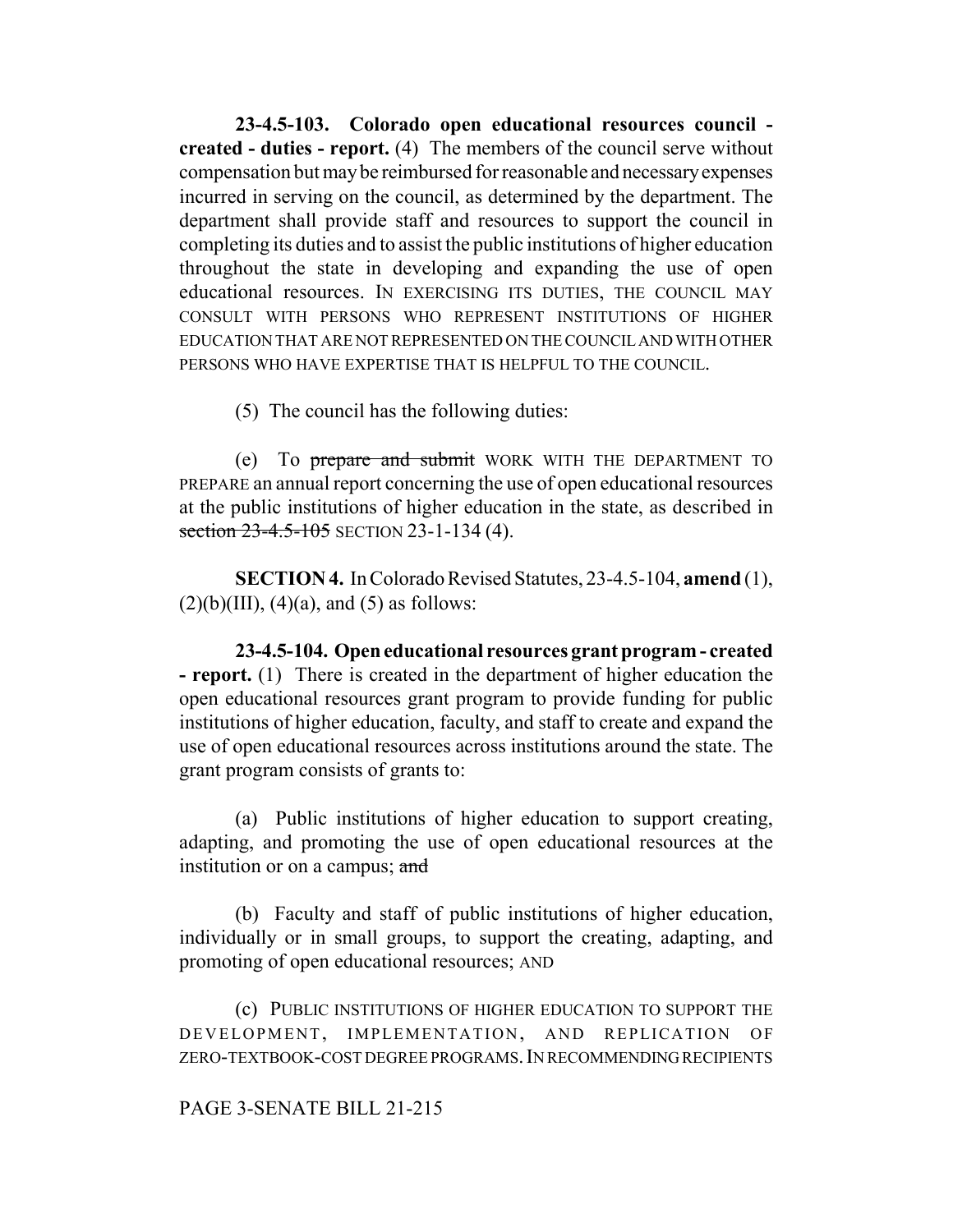OF A GRANT FOR THIS PURPOSE, THE COUNCIL SHALL PRIORITIZE HIGH-DEMAND INDUSTRY CREDENTIAL PROGRAMS AND HIGH-ENROLLMENT DEGREE PROGRAMS SUCH AS INFORMATION TECHNOLOGY PROGRAMS, HEALTH CARE, AND BUSINESS.

(2) (b) An application for an institutional grant may include:

(III) The manner in which the courses that use open educational resources will be identified for students prior to the time, AND AT THE POINT, of course registration, which may include identification in the schedule of classes;

(4) Each grant recipient, as a condition of receiving the grant, must:

(a) Submit to the council DEPARTMENT data concerning the number of students affected by open educational resources developed or adapted using the grant, the estimated amount of student savings that results from using the open educational resources, and measures of the effectiveness of the grant project;

(5) The council shall summarize the information received from grant recipients as described in subsection (4)(a) of this section and include the summarized information in the annual report required in section 23-4.5-105. WORK WITH THE DEPARTMENT TO PREPARE AN ANNUAL REPORT CONCERNING IMPLEMENTATION AND DEVELOPMENT OF OPEN EDUCATIONAL RESOURCES AROUND THE STATE, AS DESCRIBED IN SECTION 23-1-134 (3).

**SECTION 5.** In Colorado Revised Statutes, **repeal** 23-4.5-105.

**SECTION 6.** In Colorado Revised Statutes, **amend** 23-4.5-106 as follows:

**23-4.5-106. Repeal of article.** This article 4.5 is repealed, effective November 1, 2021. NOVEMBER 1, 2026.

**SECTION 7.** In Colorado Revised Statutes, **amend** 23-1-134 as follows:

**23-1-134. Commission directive - open educational resources course notice - report - definitions.** (1) The commission shall adopt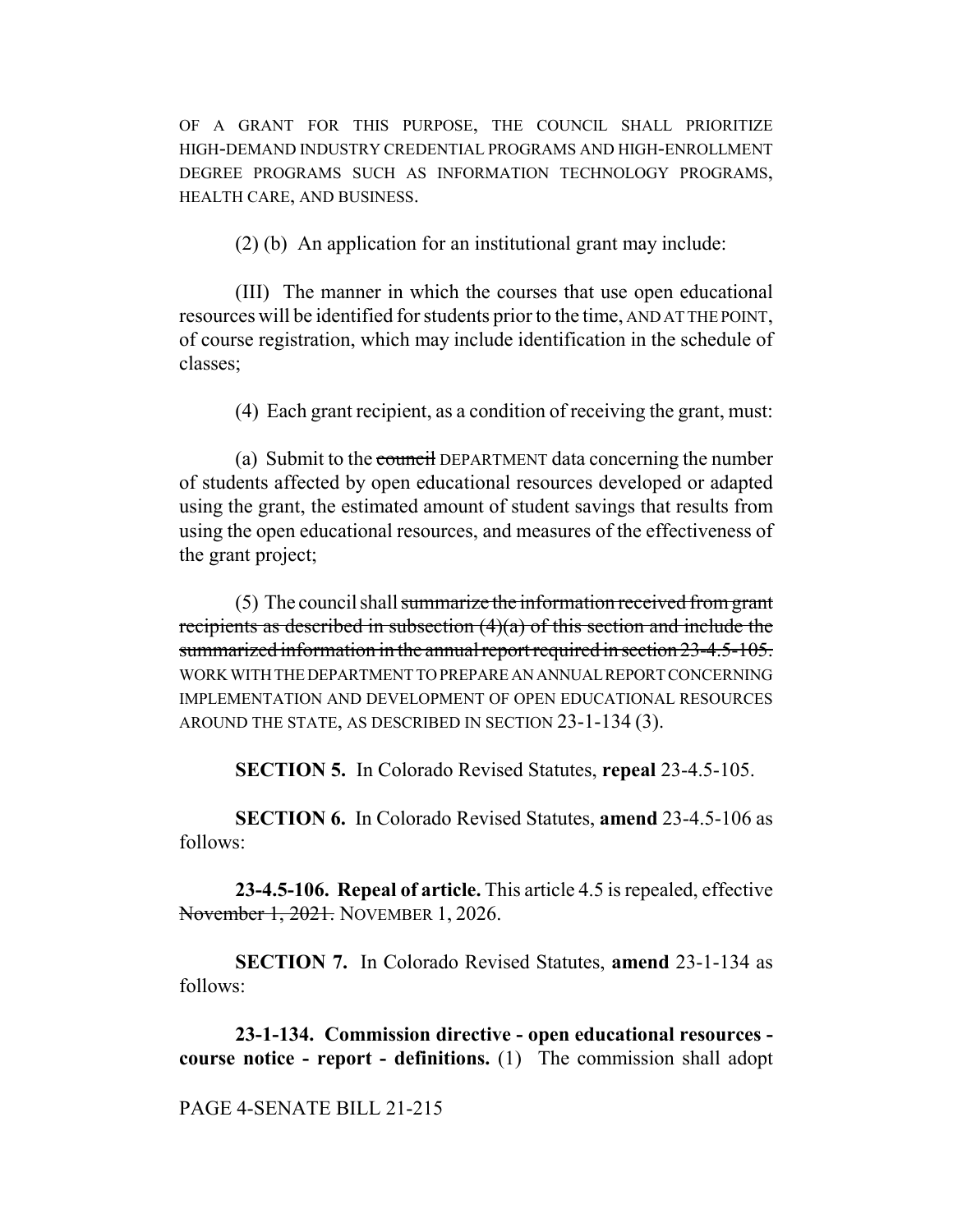guidelines to require public institutions of higher education to ensure that, beginning in the fall of 2021, students are informed prior to course registration, AND BEGINNING NO LATER THAN THE FALL OF 2025, STUDENTS ARE ALSO INFORMED AT THE POINT OF COURSE REGISTRATION, concerning which courses and sections use open educational resources or other low-cost materials.

(2) THE DEPARTMENT SHALL REVIEW THE POLICIES PERTAINING TO THE CREATION AND USE OF OPEN EDUCATIONAL RESOURCES, INCLUDING OPEN LICENSING POLICIES, ADOPTED BY PUBLIC INSTITUTIONS OF HIGHER EDUCATION THROUGHOUT THE STATE. THE DEPARTMENT SHALL IDENTIFY AND DETERMINE THE EFFICACY OF ANY PROVISIONS INCLUDED IN SAID POLICIES THAT EXPAND THE USE AND PROMOTE THE SUSTAINABILITY OF OPEN EDUCATIONAL RESOURCES.

(3) NOTWITHSTANDING THE REQUIREMENT IN SECTION 24-1-136 (11)(a)(I), ON OR BEFORE OCTOBER 1, 2021, AND ON OR BEFORE OCTOBER 1 EACH YEAR THEREAFTER THROUGH OCTOBER 1, 2026, THE DEPARTMENT SHALL PREPARE AND SHALL SUBMIT TO THE COMMISSION, THE COUNCIL, THE JOINT BUDGET COMMITTEE, AND THE EDUCATION COMMITTEES OF THE SENATE AND THE HOUSE OF REPRESENTATIVES, OR ANY SUCCESSOR COMMITTEES, A REPORT CONCERNING IMPLEMENTATION AND DEVELOPMENT OF OPEN EDUCATIONAL RESOURCES AROUND THE STATE. THE DEPARTMENT SHALL WORK WITH THE COUNCIL IN PREPARING THE REPORT, AND THE PUBLIC INSTITUTIONS OF HIGHER EDUCATION SHALL COLLABORATE WITH THE DEPARTMENT AND COUNCIL IN PROVIDING THE INFORMATION NECESSARY FOR THE REPORT. AT A MINIMUM, THE REPORT MUST INCLUDE:

(a) THE DEGREE TO WHICH ALL PUBLIC INSTITUTIONS OF HIGHER EDUCATION ARE ADOPTING OPEN EDUCATIONAL RESOURCES SUPPORT PROGRAMS AND ENSURING UNIVERSAL AWARENESS OF OPEN EDUCATIONAL RESOURCES AMONG FACULTY AND STUDENTS;

(b) DESCRIPTIONS AND EVALUATIONS OF THE EFFICACY OF PROVISIONS INCLUDED IN OPEN EDUCATIONAL RESOURCES POLICIES ACROSS THE STATE THAT EXPAND THE USE AND PROMOTE THE SUSTAINABILITY OF OPEN EDUCATIONAL RESOURCES;

(c) THE NUMBER AND PERCENTAGE OF THE COURSES OFFERED BY THE PUBLIC INSTITUTIONS OF HIGHER EDUCATION THAT USE OPEN EDUCATIONAL

## PAGE 5-SENATE BILL 21-215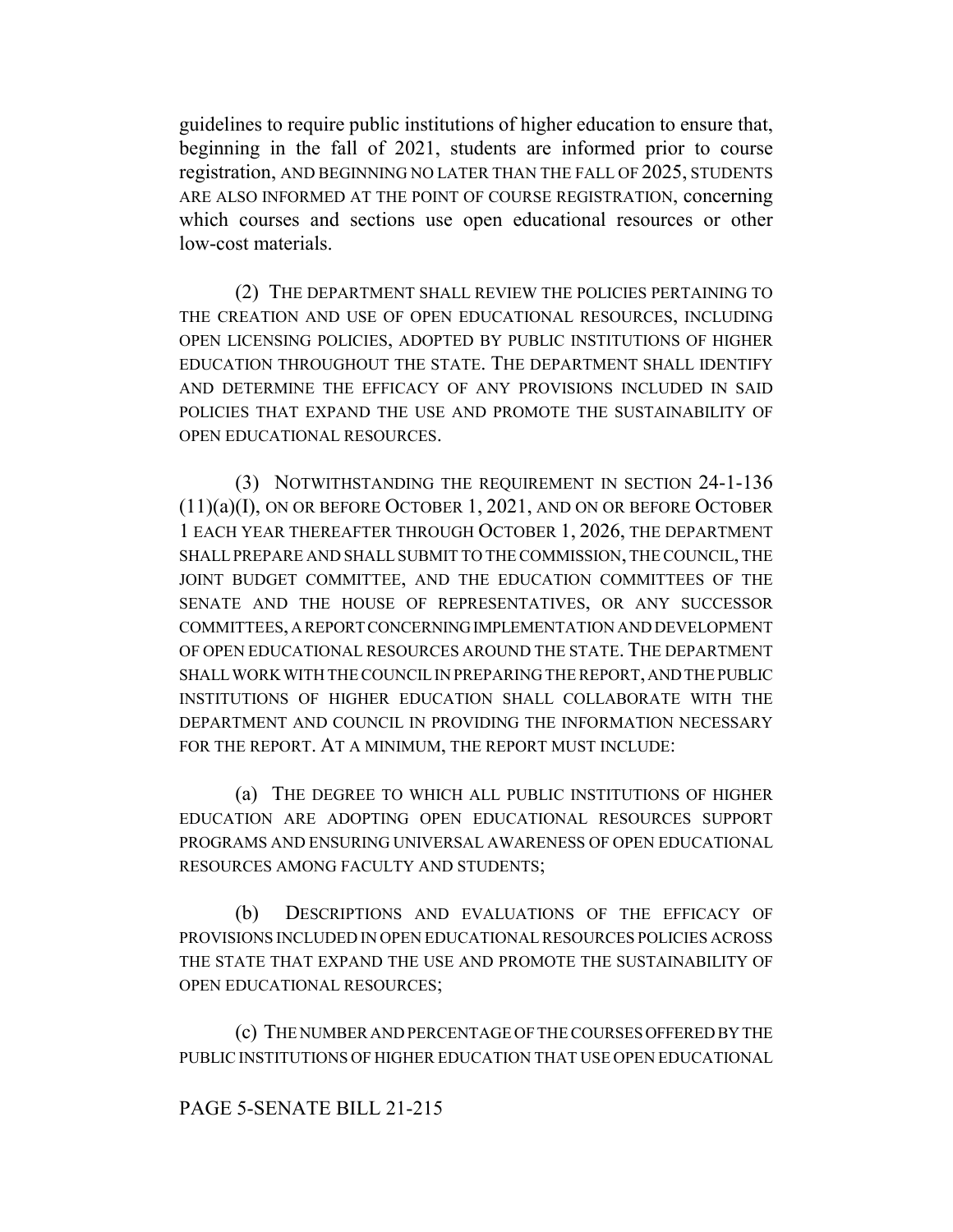RESOURCES AS THE PRIMARY RESOURCES FOR THE COURSE;

(d) THE NUMBER AND PERCENTAGE OF THE DEGREE PROGRAMS OFFERED BY THE PUBLIC INSTITUTIONS OF HIGHER EDUCATION THAT ARE ZERO-TEXTBOOK-COST DEGREE PROGRAMS;

(e) THE OPEN EDUCATIONAL RESOURCES CREATED AND SHARED BY GRANT PROGRAM RECIPIENTS;

(f) THE NUMBER OF OPEN EDUCATIONAL RESOURCES REVISED AND ADOPTED BY GRANT PROGRAM RECIPIENTS;

(g) FOR PUBLIC INSTITUTIONS OF HIGHER EDUCATION THAT RECEIVE A GRANT THROUGH THE GRANT PROGRAM OR THAT EMPLOY FACULTY OR STAFF THAT RECEIVE A GRANT, THE COURSE ENROLLMENT, COMPLETION, AND PASS RATES FOR COURSES THAT USE OPEN EDUCATIONAL RESOURCES COMPARED TO COURSES THAT DO NOT USE THESE RESOURCES AND THE ENROLLMENT AND COMPLETION RATES FOR ZERO-TEXTBOOK-COST DEGREE PROGRAMS COMPARED TO OTHER DEGREE PROGRAMS; AND

(h) THE SUMMARIZED INFORMATION CONCERNING IMPLEMENTATION OF THE GRANT PROGRAM AS DESCRIBED IN SECTION 23-4.5-104 (4)(a).

 $(2)$  (4) As used in this section:

(a) "COUNCIL" MEANS THE OPEN EDUCATIONAL RESOURCES COUNCIL CREATED IN SECTION 23-4.5-103.

(b) "GRANT PROGRAM" MEANS THE OPEN EDUCATIONAL RESOURCES GRANT PROGRAM CREATED IN SECTION 23-4.5-104.

(c) "Public institution of higher education" has the same meaning as provided in section  $23-4.5-102$  SECTION 23-4.5-102 (7).

(d) "ZERO-TEXTBOOK-COST DEGREE PROGRAM" HAS THE SAME MEANING AS PROVIDED IN SECTION 23-4.5-102 (8).

**SECTION 8. Appropriation.** For the 2021-22 state fiscal year, \$1,108,200 is appropriated to the department of higher education. This appropriation is from the general fund and is based on an assumption that

PAGE 6-SENATE BILL 21-215